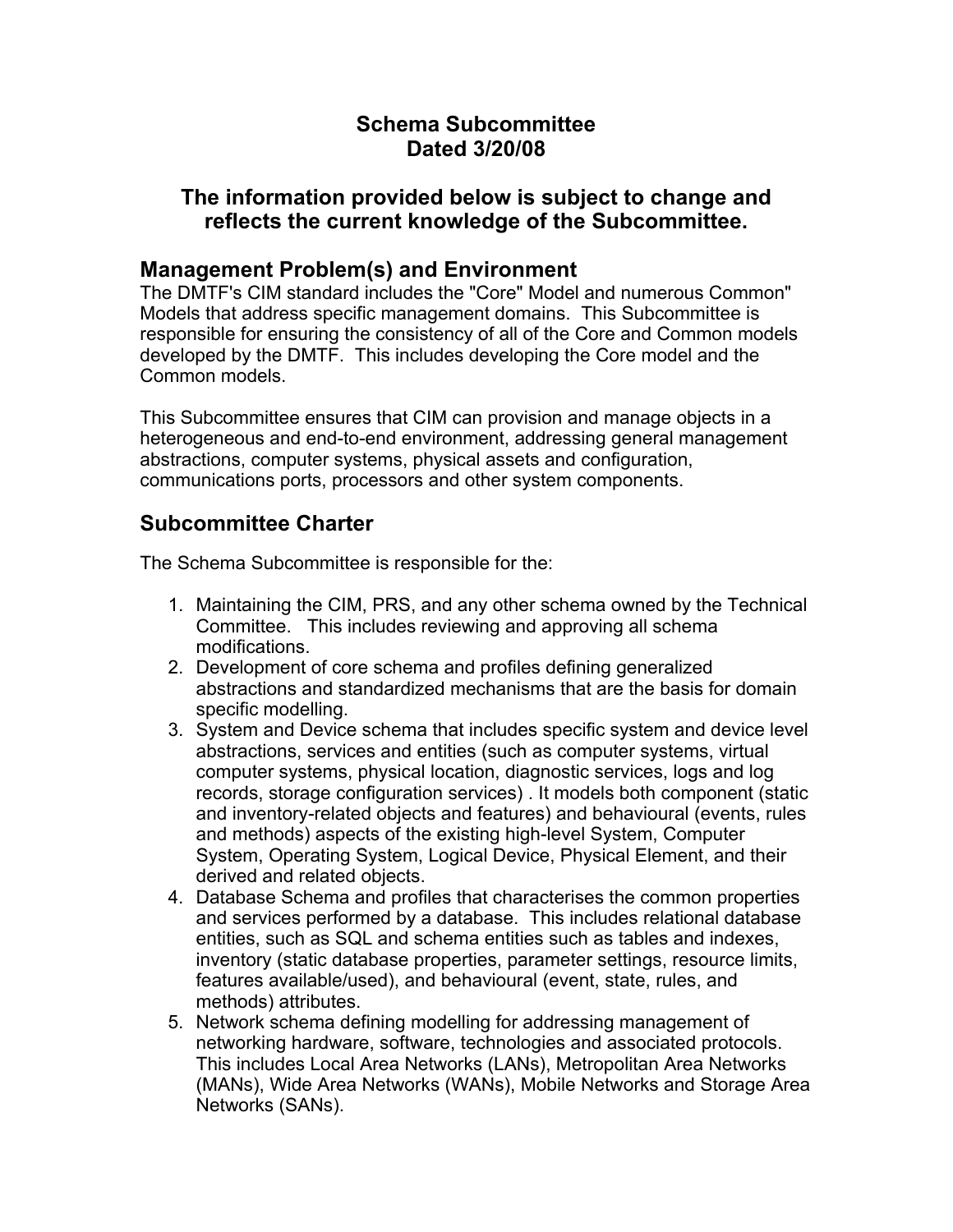- 6. Oversee the development of the Application schema
- 7. Oversee the development of the Metrics schema
- 8. Oversee the development of the Security schema and profiles
- 9. Oversee the development of Common Diagnostic Model schema

#### **Alliance Partnerships**

**SNIA**: Storage Networking Industry Association ensures that storage networks become efficient, complete, and trusted solutions across the IT community. The SNIA extends and documents the usage of the CIM Schema for specific problem domains in their technical working groups.

Work Register: http://www.dmtf.org/about/register/DMTF-SNIA\_Work\_Register1\_1.pdf

**PWG**: The Printer Working Group, a program of the IEEE-ISTO, is an active standards development consortium for the printer, multifunction, print software and services, and printer/MFD management industry. PWG has produced a number of standards for the electronic printing industry that embody a rich model of printing. The existing DMTF CIM model for Printers, Print Jobs and Print Services does correlate, in some areas, with standards developed by the PWG, but does not provide comprehensive management capabilities. The PWG's current work with DMTF is updating the CIM model of printing based on the Printer MIB V2, the PWG Semantic Model, the Internet Printing Protocol, and Web-based Imaging Management Service protocols, as appropriate.

Work Register: http://www.dmtf.org/about/register/PWG-DMTFWorkRegister.pdf

**TOG – MMF** : The Open Group – Mobile Management Forum accelerates the integration of mobile applications into any information infrastructure, by bringing together supply and demand side organizations, to ensure delivered solutions meet customer requirements in support of the boundaryless information flow of an enterprise. The TOG-MMF is defining the information requirements for mobile device provisioning and management, as well as sponsoring the Mobile and Directory Challenge.

Work Register: http://www.dmtf.org/about/register/144-theopengroup.pdf

**CompTIA**: The Computing Technology Industry Association helps its members stay competitive and profitable by providing vendor-neutral standards in certification, e-commerce, customer service and workforce development to meet industry-wide challenges. Work efforts with the DMTF are focused on producing a common diagnostic tool and/or output (i.e., a multi-vendor tool for a technician to diagnose PC hardware problems).

Work Register: http://www.dmtf.org/about/register/470-comptia.pdf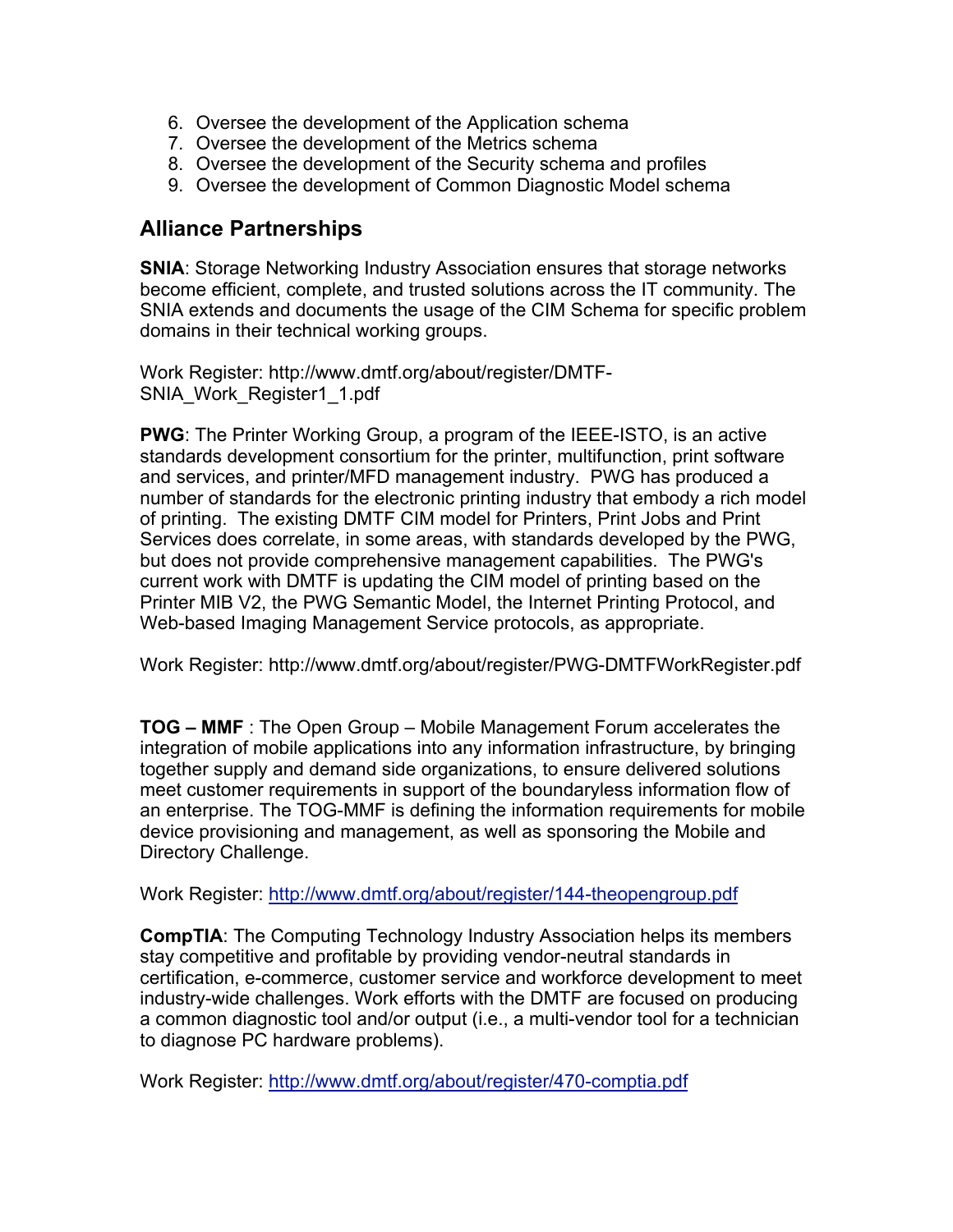**NEEA**: Northwest Energy Efficiency Alliance supports regional programs that make affordable, energy efficient products and services available in the marketplace. NEEA is working to develop worldwide, manageable, energy saving standards for networked devices, based on the DMTF standards.

Work Register: http://www.dmtf.org/about/register/energy\_register.pdf

**TMF**: The TeleManagement Forum provides leadership, strategic guidance and practical solutions to improve the management and operation of information and communications services, for service providers, computing and network equipment suppliers, software solution suppliers and customers of communications services. Information is mined and mapped to CIM from the Shared Information and Data (SID) Model.

Work Register: http://www.dmtf.org/about/register/TMF-DMTFWorkRegisterV1.2.pdf

**SAF:** The Service Availability Forum is a coalition of the world's premier communications and computing companies working together to create and promote open, standard interface specifications. The transition to packet-based, converged, multi-service networks requires a carrier-grade infrastructure based on interoperable hardware and software building.

Work Register: http://www.dmtf.org/about/register/SAF-DMTFWorkRegister.pdf

**OGF**: The Open Grid Forum exists to promote and develop Grid technologies and applications via development and documentation of "best practices", implementation guidelines and standards. It is a community initiated forum of individual researchers and practitioners, working on computing, resource sharing and provisioning, and grid technologies. Working groups within the OGF are working to leverage and extend the CIM Database schema to support a CIMbased grid schema. More information on the relationship between the DMTF and the GGF can be found in http://www.dmtf.org/about/register/GGF-DMTFWorkRegister.pdf.

Work Register: http://www.dmtf.org/about/register/GGF-DMTFWorkRegister.pdf

#### **Reliance/Coordination with other WG Models**

This team works with all other DMTF Working Groups that are developing profiles to maintain and develop the underlying schema. This includes:

- 1. WBEM Infrastructure Modeling WG
- 2. Physical Platform Profiles WG
- 3. SVPC
- 4. Telco

The subcommittee is also working with the Architecture WG to plan and develop